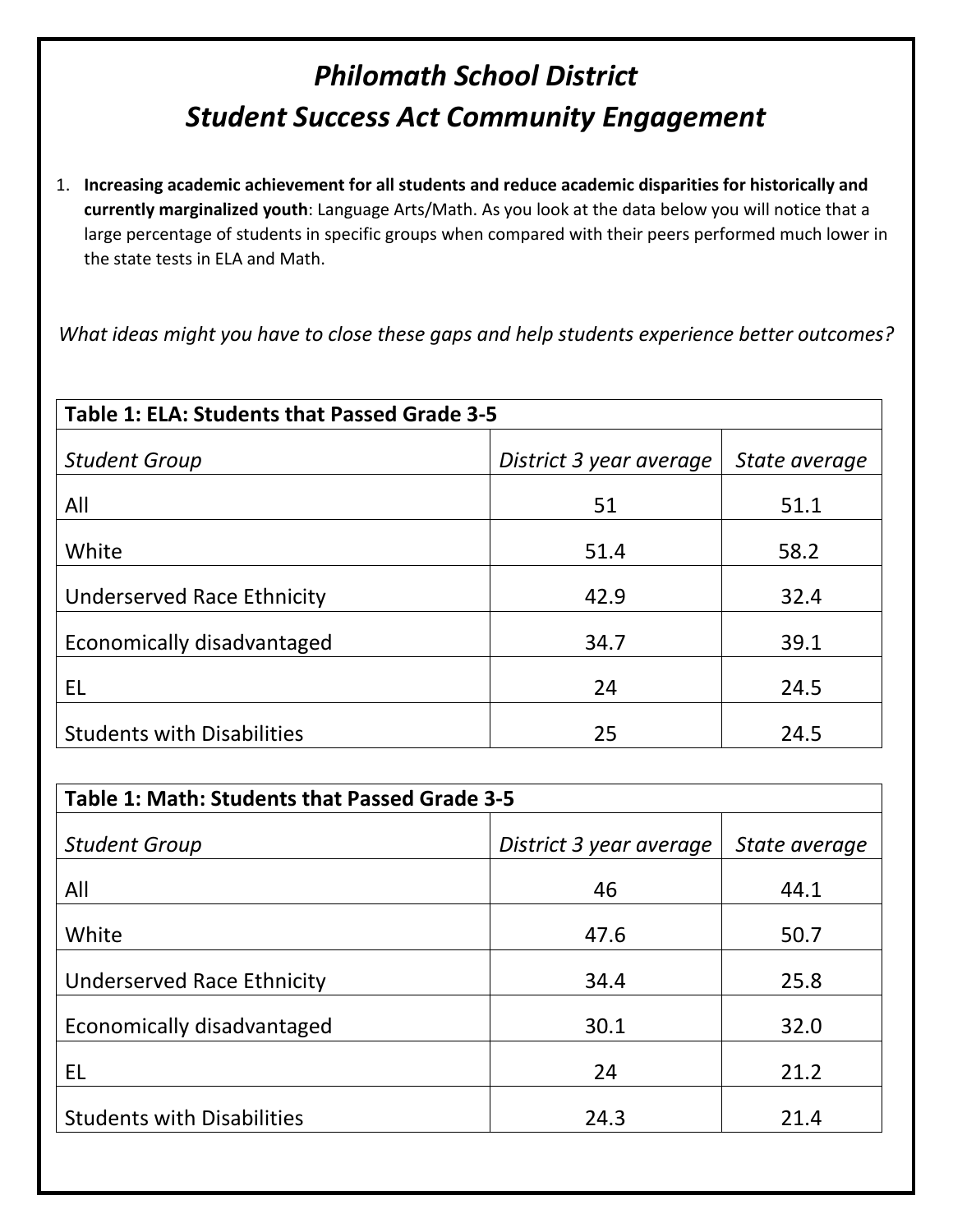2. **Increasing academic achievement for all students and reduce academic disparities for historically and currently marginalized youth**: Language Arts/Math. As you look at the data below you will notice that a large percentage of students in specific groups when compared with their peers performed much lower in the state tests in ELA and Math.

*What ideas might you have to close these gaps and help students experience better outcomes?*

| Table 1: ELA: Students that Passed Grade 6-8 |                         |               |
|----------------------------------------------|-------------------------|---------------|
| <b>Student Group</b>                         | District 3 year average | State average |
| All                                          | 62.7                    | 55.9          |
| White                                        | 63.7                    | 61.8          |
| <b>Underserved Race Ethnicity</b>            | 43                      | 38.8          |
| Economically disadvantaged                   | 49                      | 43.2          |
| EL                                           | 25.9                    | 23.7          |
| <b>Students with Disabilities</b>            | 25.5                    | 19.4          |

| Table 2: Math: Students that Passed Grade 6-8 |                         |               |
|-----------------------------------------------|-------------------------|---------------|
| <b>Student Group</b>                          | District 3 year average | State average |
| All                                           | 44.6                    | 41.9          |
| White                                         | 46.3                    | 47.6          |
| Underserved Race Ethnicity                    | 28                      | 24.3          |
| Economically disadvantaged                    | 29.8                    | 28.5          |
| EL                                            | 7.4                     | 14.6          |
| <b>Students with Disabilities</b>             | 14.4                    | 13.6          |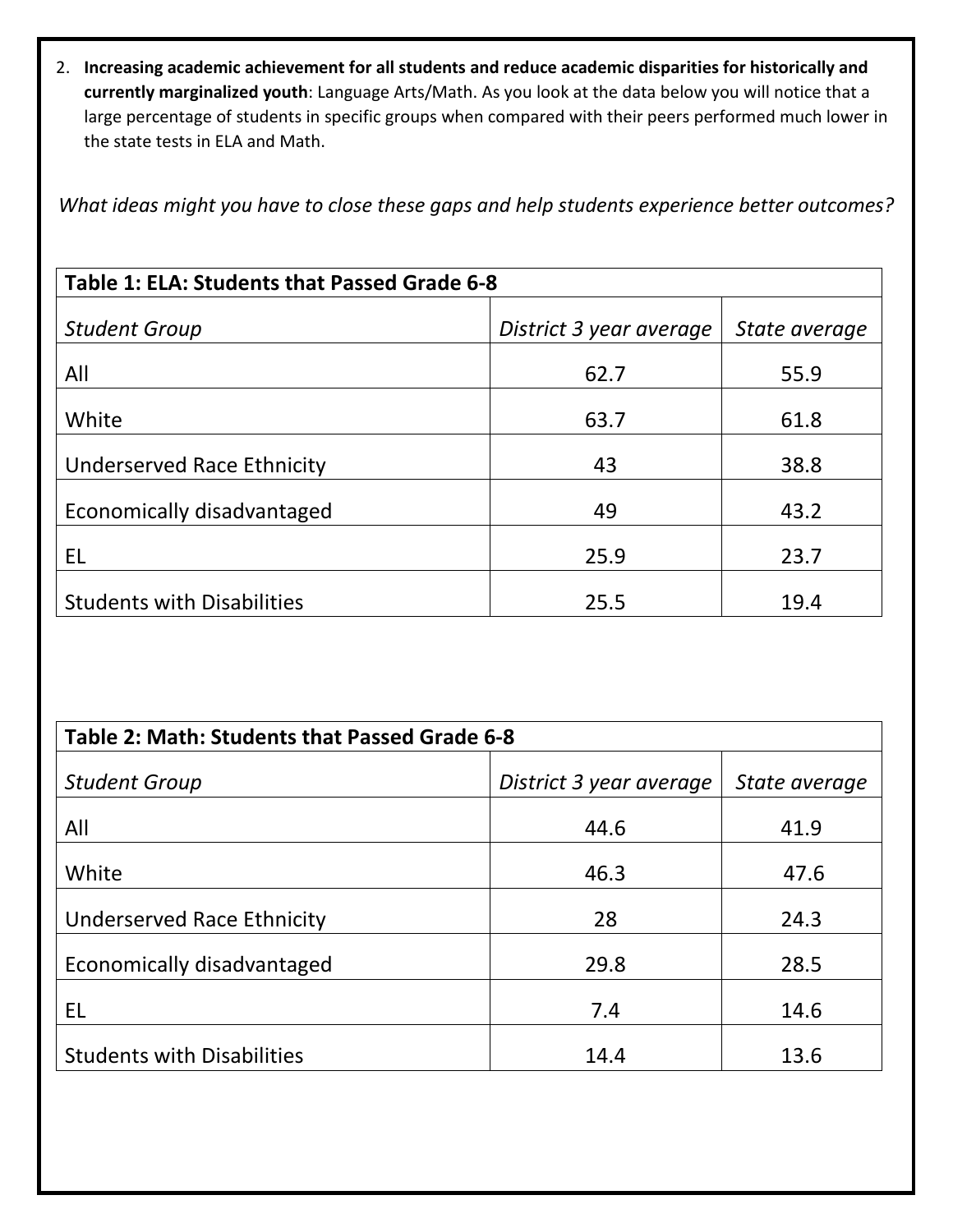**3. 9th Grade on Track Data and 4 year Cohort Graduation Data:** Over the past 3 years certain student groups finished their **9th grade** year on track to graduate at a lower rate than their peers (see table 1 below). A 9th graer is determined to be "on track" if they finish the school year with 6 credits or more. Similarly many students have a 4 year cohort **graduation rate** that is lower than their peers (see table 2 below).

*What are your ideas to close these gaps?*

| Table 1: 9 <sup>th</sup> Grade on Track |                         |               |
|-----------------------------------------|-------------------------|---------------|
| <b>Student Group</b>                    | District 3 year average | State average |
| All                                     | 91.7                    | 83.8          |
| White                                   | 91.3                    | 85.6          |
| Underserved Race Ethnicity              | $>95$                   | 77.8          |
| Economically disadvantaged              | 84.1                    | 76.4          |
| EL                                      | $\ast$                  | 67.8          |
| <b>Students with Disabilities</b>       | 94.9                    | 70            |
|                                         |                         |               |

| Table 2: Overall graduation (4 year Cohort) |                         |               |
|---------------------------------------------|-------------------------|---------------|
| <b>Student Group</b>                        | District 3 year average | State average |
| All                                         | 87.1                    | 75.1          |
| White                                       | 87.4                    | 76.9          |
| <b>Underserved Race Ethnicity</b>           | 87.5                    | 68.5          |
| Economically disadvantaged                  | 77.5                    | 68.2          |
| EL                                          | $\ast$                  | 52.9          |
| <b>Students with Disabilities</b>           | 66                      | 55.7          |